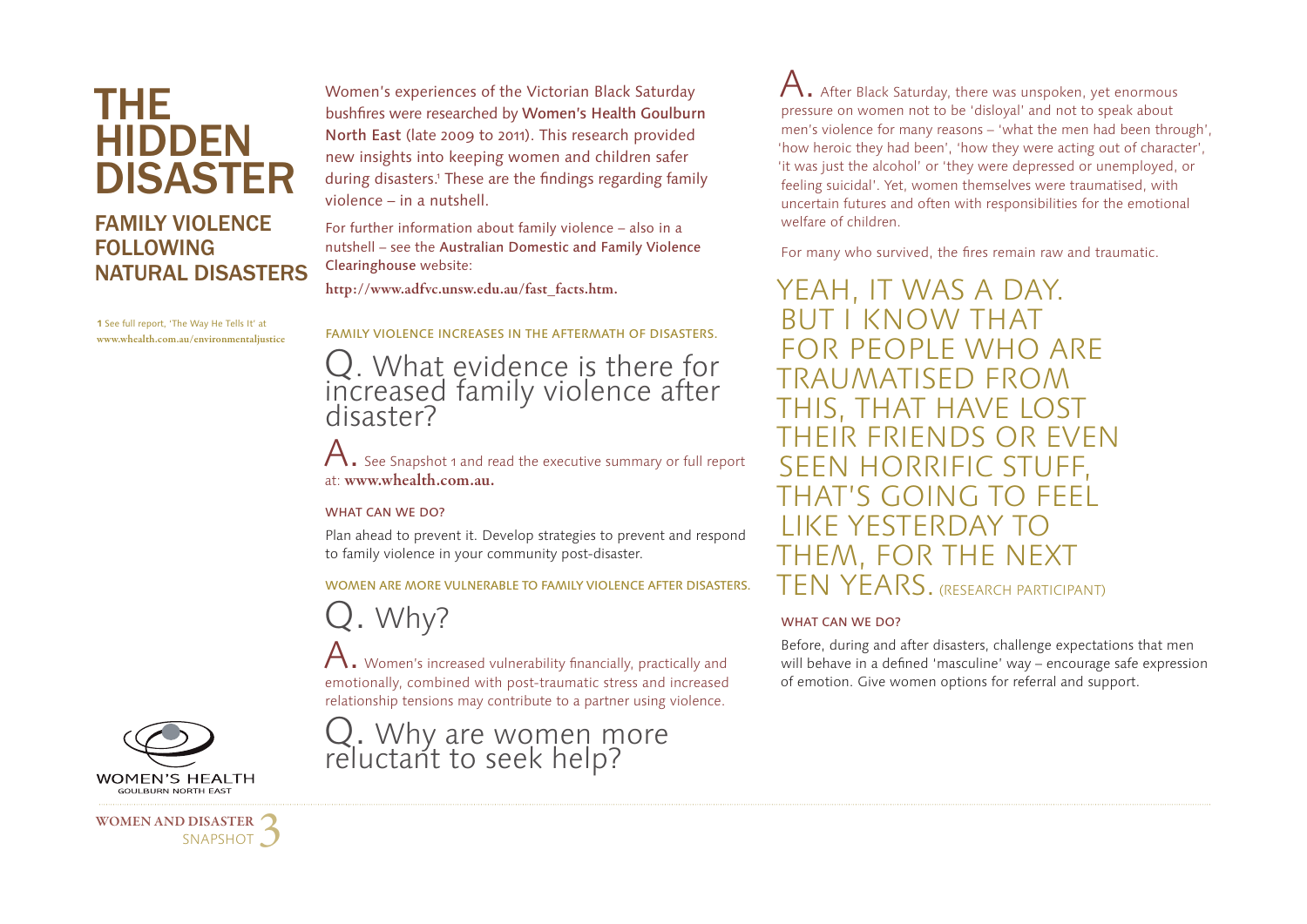**2** Parkinson, D., Lancaster, C., & Stewart, A. (2011). A numbers game: women and disaster. Health Promotion Journal of Australia, 22 (December), 42-45.

WHEN WOMEN HAD THE COURAGE TO SPEAK ABOUT THEIR PARTNERS' VIOLENCE AND SEEK HELP, THE COMMUNITY SEEMED MORE LIKELY THAN EVER TO EXCUSE MEN AND PREVENT ACTION TO PROTECT WOMEN AND **CHILDREN.** 

# Q. What happened when women did ask for help?

 $A.$  With family, some were ignored, accused of over-reacting and blamed for not caring well enough for their men. Friends and work colleagues did not want to get involved, fearing violence or confrontation themselves, and leaving the woman unsupported. The women told of trying to get help from different services, different workers. They spoke of health professionals failing to follow up on initial conversations, and willing to drop the issue if the man denied any violence or simply passing the woman on to some other service. Ultimately, many women gave up. One woman, after finishing our interview, said, 'I'll get out of here in a box', revealing her level of fear and surrender.

#### WHAT CAN WE DO?

Name it: say the word 'violent' and not 'stressed' and 'angry', and give options for referral and support.

#### RECOVERY WORKERS WERE RARELY QUALIFIED TO WORK WITH FAMILY VIOLENCE.

Recovery workers need to be able to identify family violence and respond effectively with referrals.

(THEY) DIDN'T EVEN ASK ABOUT IT (FAMILY IF) ALL THEY WANTED TO KNOW

WAS WHAT PFOPLE NEEDED. THEY DIDN'T ALL HAVE THE EXACT SAME TRAINING (AND WERE NOT) ASKING THE QUESTION ABOUT DOMESTIC VIOLENCE AT ANY POINT ... PEOPLE ARE SUSPICIOUS, BUT THEY DON'T ASK.

#### (RESEARCH PARTICIPANT)

#### WHAT CAN WE DO?

Ensure everyone working in human services post-disaster has undertaken the Common Risk Assessment Framework (or similar) training to identify and respond to family violence.

#### FAMILY VIOLENCE WAS NOT RECORDED SYSTEMATICALLY.

It is clear and uncontroversial that accurate statistics should be kept so that disaster planning and response is based on evidence. This did not happen after Black Saturday.

# Q. What's your evidence that data was not recorded?

All attempts by the researchers to quantify an increase from official sources were unsuccessful. See **www.whealth.com.au/environmentaljustice.2**



**WOMEN AND DISASTER**  SNAPSHOT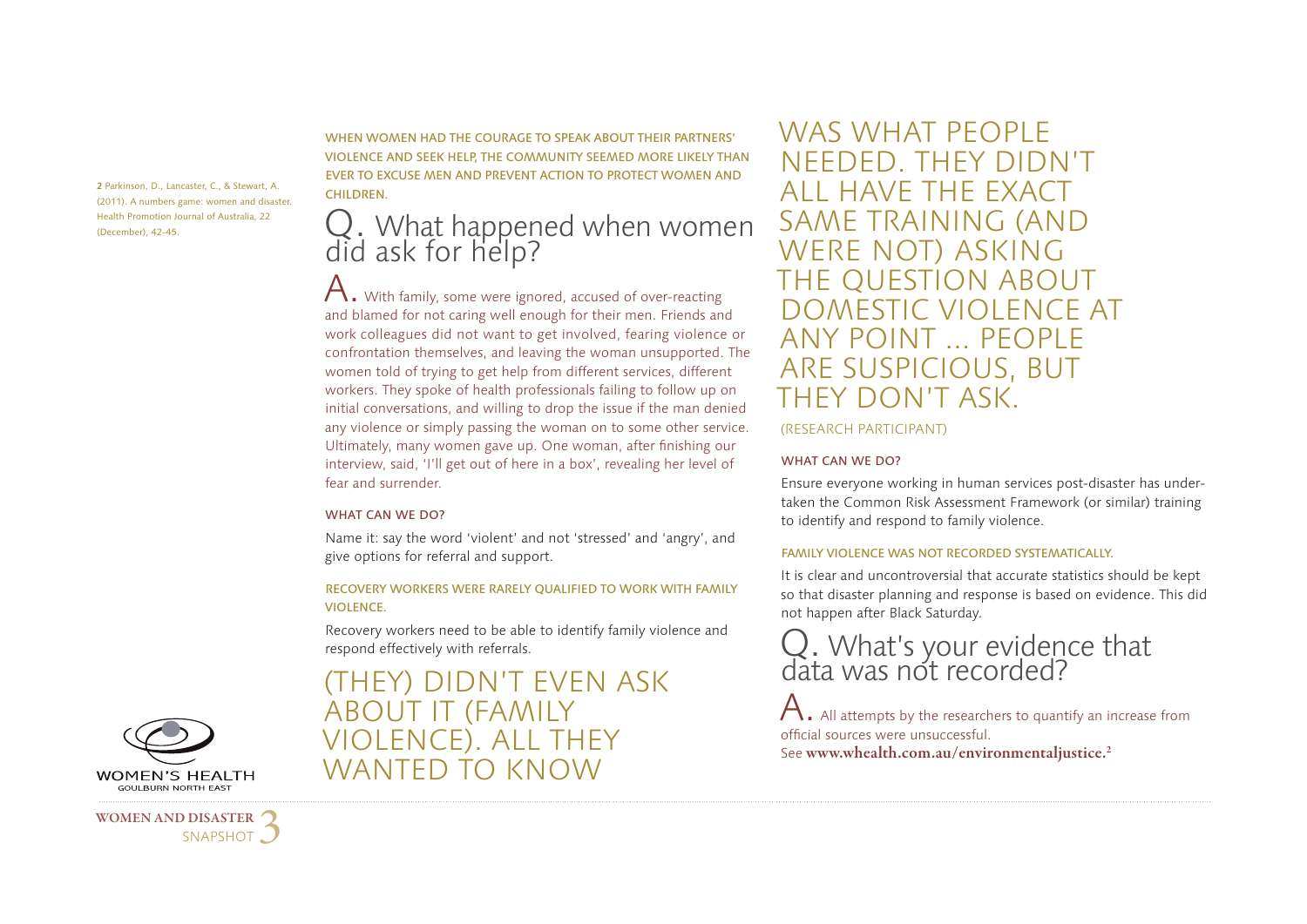# Q. Weren't health professionals, counsellors and police just being sensitive to traumatised men?

A. Family violence is a crime at any time. Women, too, were survivors of Black Saturday and they should not be expected to suffer further assaults.. Men's trauma is no justification for their violence. If men use violence, they are violent men and this cannot be simply excused and ignored.

HE SAYS, "I NEARLY DIED,<br>SO I SHOULD BE ABLE TO SO I SHOULD BE ABLE TO DO WHATEVER I WANT!<br>WHICH I CAN UNDER-WHICH I CAN UNDER- STAND, BUT IT TOOK ME MONTHS AND MONTHS TO WORK OUT THAT I NEARLY DIED TOO.

WHEREAS HE WOULD HOLD IT BACK IF WE WERE IN FRONT OF PEOPLE NORMALLY, HE REALLY EMBRACED THE WHOLE, 'I CAN BE AN ABSOLUTE PRICK TO EVERYBODY AND I CAN GET AWAY WITH IT BECAUSE I CAN SAY I'VE BEEN THROUGH THE FIRES AND I'M TRAUMATISED'.

# Q. Why is it so important to record family violence?

 $\mathsf A$  . All health planning demands a solid evidence-base for funds to be committed. Unless the increase in family violence following disaster is quantified with clear and consistent recording, data will remain unconvincing to policy makers and funding bodies, and responses to family violence will remain inadequate.

#### WHAT CAN WE DO?

Devise methods for compiling accurate statistics on family violence, such as including a 'family violence' tick-box in data collection forms of all disaster recovery support workers so it is not hidden beneath other presenting issues, and train staff in the importance of accurate recording.

#### MEN WERE RELUCTANT TO ACCESS THE COUNSELLING THAT WAS OFFERED AFTER BLACK SATURDAY.

### Q. The counselling was there for men, wasn't it?

 ${\mathsf A}.$  Men were overwhelmingly reluctant to seek help for any personal problem – especially mental or emotional. The women consulted occasionally spoke about the inadequacies of the help their partners were offered, but more often they spoke about their partners' refusal to access formal support services.

The very male cultures in emergency services undermined offers of support. Where debriefing was offered, it seemed that men had to reveal to others that they were seeking help, and this was seen as a weakness – at least initially. The consequences of lack of appropriate support for men can be devastating. Two women interviewed in this research called the police when their husbands attempted suicide. One woman knew of three suicide attempts amongst her husband's crew and suggested it was commonplace.



(RESEARCH PARTICIPANT)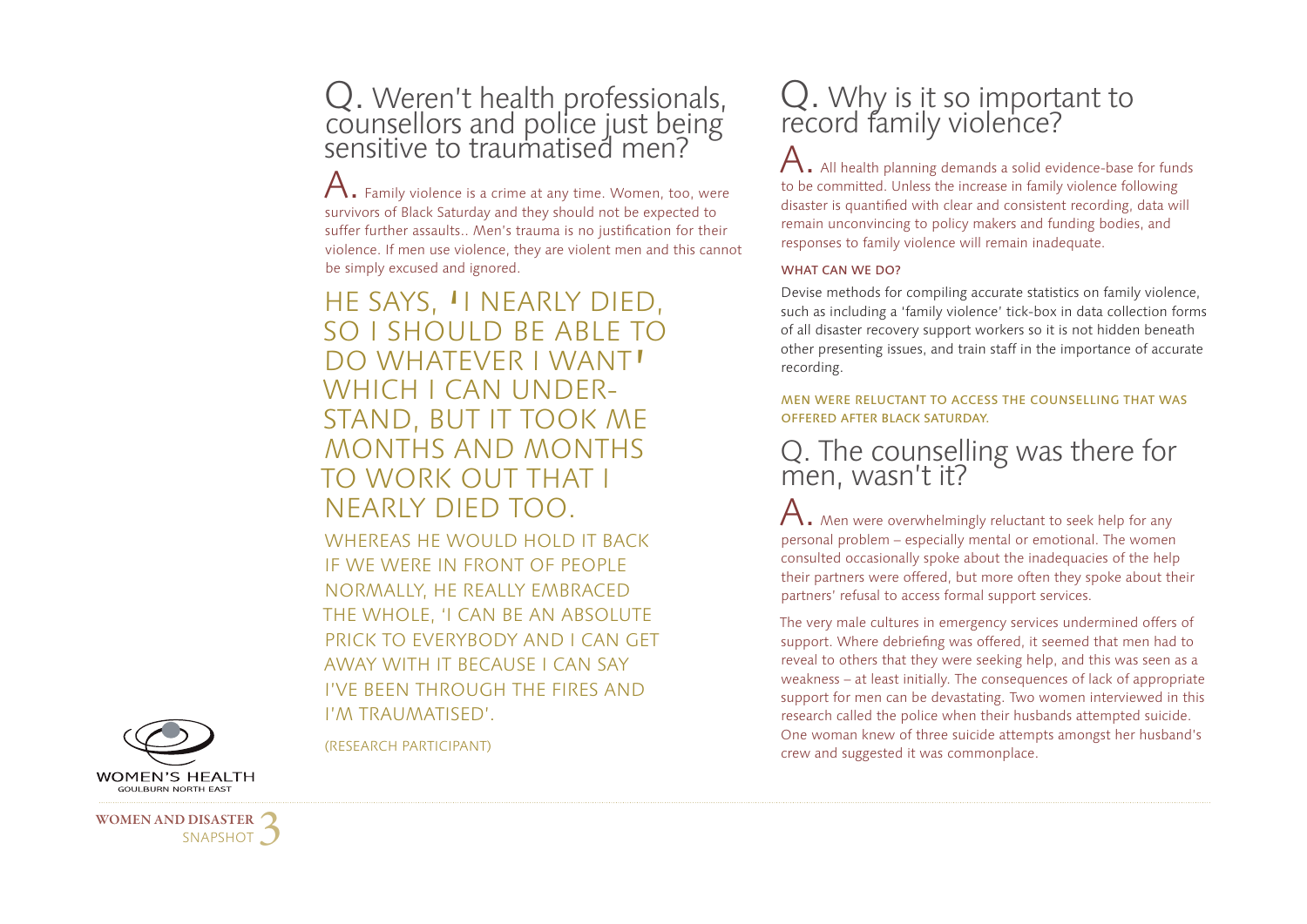EVERY TIME YOU HEAR ABOUT SOMEBODY, IT'S A MAN, IT'S ALWAYS MEN, READY TO CHECK OUT RATHER THAN FACE ANOTHER DAY. SOMETHING'S GOT TO CHANGE. (RESEARCH PARTICIPANT)

#### WHAT CAN WE DO?

Provide Mental Health First-Aid courses (tailored to include disaster trauma and family violence) to communities in disaster-prone areas. Investigate mandatory counselling for emergency services workers in the immediate post-disaster period – particularly in male-dominated organisations. Investigate alternative ways of supporting men in the aftermath of a disaster.

#### THERE WAS A SUDDEN AND APPARENTLY WIDESPREAD RELIANCE ON ALCOHOL AND DRUGS IN THE AFTERMATH OF THE FIRES.

The impact of the fires, compounded by major life stresses such as unemployment and homelessness, perhaps led to this reliance for both men and women. For some men, alcohol changed their personality, endangering those close to them.

I MEAN HE HAS HIS GOOD MOMENTS AND HE CAN TAKE ONE MOUTHFUL OF

## ALCOHOL AND THAT'S IT, HE CHANGES.

(RESEARCH PARTICIPANT)

### THE MEN REALLY STARTED TO DRINK. THE WHOLE STREET ... THEY WERE GETTING TOGETHER AS BLOKES. IT WAS PROBABLY ABOUT TEN BLOKES. (RESEARCH PARTICIPANT)

#### WHAT CAN WE DO?

Ensure alcohol-free and family friendly community events are included in recovery planning and include responsible drinking advertising in community spaces.

#### DISASTER SURVIVORS NEED SUPPORT TO RETURN TO WORK.

Q. There was plenty of work<br>after the destruction left by the fires wasn't there?

 $\bigwedge$  There was no shortage of unpaid – and overwhelming – work in clearing and rebuilding. Paid work was another issue. For some, the fire had literally destroyed their livelihood both in a material sense and psychologically. Attempts to find other paid work were thwarted, too, by demands that were excessive for traumatised people with no concession for easing in to a full time workload. There were few options for a gradual return to work that would support physical and mental recovery and growth of confidence such as paid work on a part-time basis.